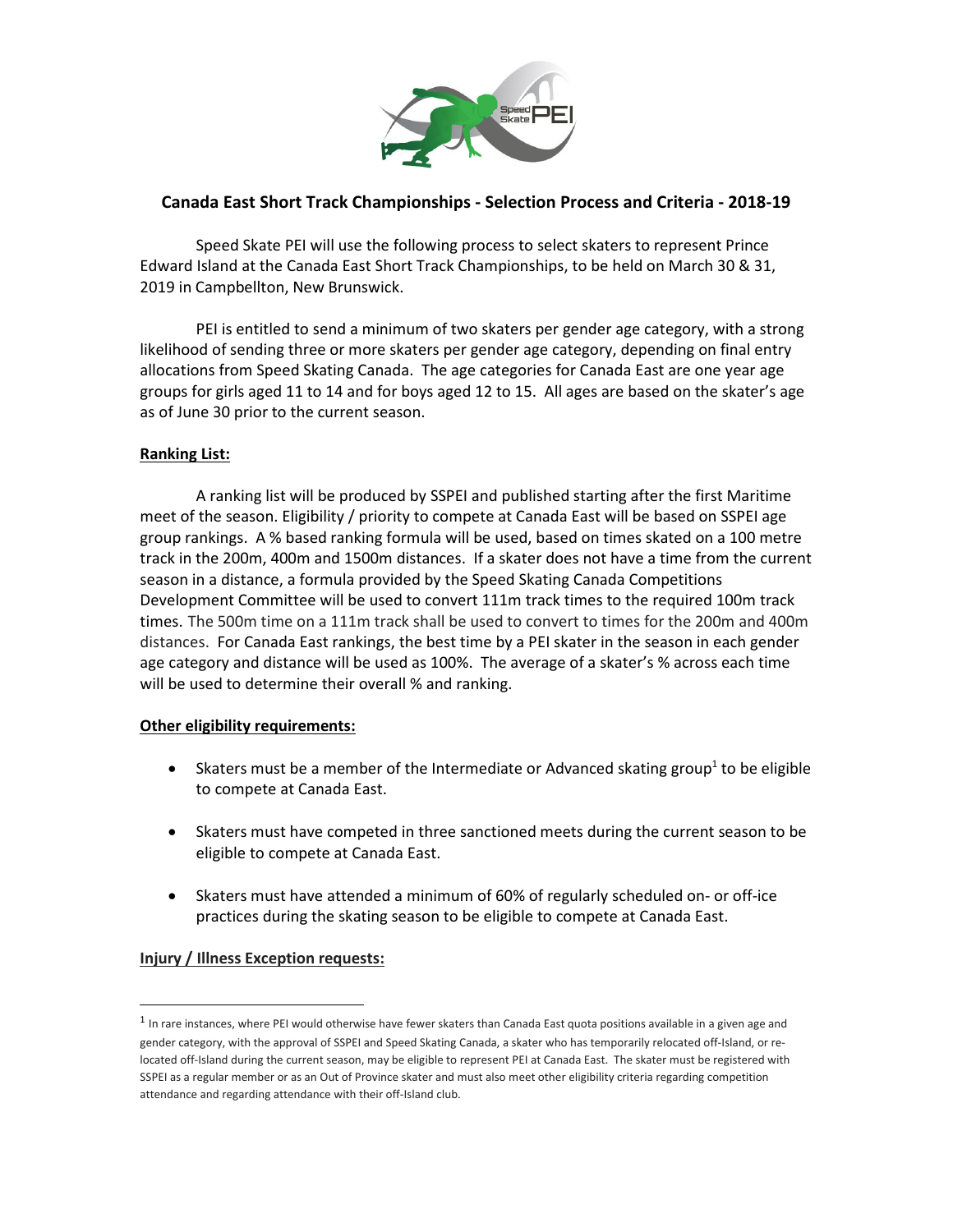Where a skater has not met the above requirements for sanctioned meet attendance or 60% practice attendance due to a major injury or illness (documented by medical note), the skater may request an "injury bye" that, if granted, would permit an exception to these meet and/or practice attendance requirements.

In situations where a skater has not competed during the current season, or where a skater was injured or suffered an illness after achieving their ranking list times and the granting of an injury bye to that skater would bump another skater off the PEI team, then the skater requesting the bye will be required to skate time trials (in all distances used for ranking purposes) to demonstrate that he/she can attain times faster than the skater who would be bumped from the team. The time trials will have one skater on the line, and each participating skater will have the option of a re-skate in one distance of their choice as part of the time trials, however, any other time trial skater will also have the option to re-skate the same distance, with each skater using their best time in each distance after any re-skates. The pre-injury/illness times of the skater seeking the injury bye will be disregarded and replaced with their time trial results for ranking list purposes. Where the skater requesting an injury bye achieved qualifying ranking list times *after* returning from their injury or illness, no time trials shall be required.

The skater in position to be bumped by the injury bye shall also be granted the opportunity to skate equivalent time trials to improve upon his or her ranking list times to maintain his or her spot. (Time trial times slower than his or her existing ranking list times will be disregarded.) The number of skaters who may be bumped from the lowest eligible spots on the ranking list based on time trial results shall be limited to the number of skaters receiving injury byes. For instance, if one skater receives an injury bye and thus skates a time trial along with the lowest ranked skater who otherwise qualifies for a team position, the next lowest ranked skater on the ranking list will not be in jeopardy and cannot be bumped, even if both skaters (the lowest ranked skater in a team position and the injury bye recipient) skating in time trials achieve times which are faster than that skater.

Any required time trials shall be skated on the same day by affected skaters.

Injury bye requests, including all pertinent supporting medical information, should be submitted to the coach as early as possible and will be decided upon by the Board of SSPEI in consultation with the responsible coach.

#### **Readiness to Compete:**

Any skater otherwise eligible to represent PEI, but who is recovering from a serious injury or illness not requiring an injury bye, may be required to prove their readiness to compete no later than 14 days prior to the start of Canada East. At the discretion of the coach of the PEI team, the recovering skater may be required to skate time trials to prove their readiness.

Where an alternate skater meets the skater eligibility criteria and is available for selection, the time trials would be held with the recovering skater and the first alternate skater during the same ice session. Any required time trials will be carried out according to the procedure described above for injury / illness exception requests. The recovering skater must be able to skate at least two of the three ranking list distances faster than the first alternate